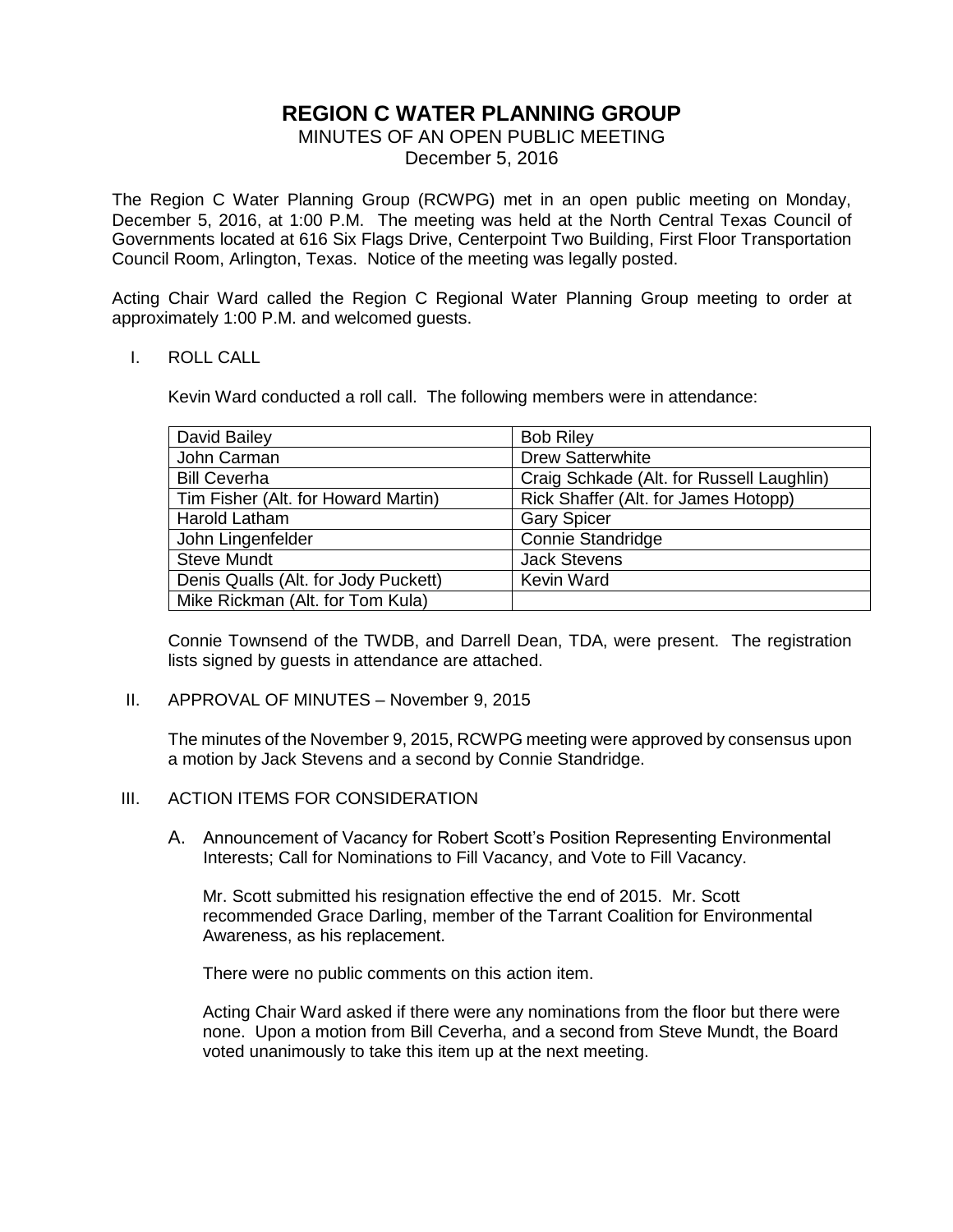RCWPG MINUTES December 5, 2016 PAGE 2

> B. Announcement of Vacancies for thirteen (13) Expiring Terms Representing Municipalities, Water Districts, Public, Water Utilities, Small Business, Environment, and Agriculture Interests as well as GMA8, GMA11, and GMA12. Call for Nominations to Fill Vacancies, and Vote to Fill Vacancies.

Terms of thirteen RCWPG members expired November 1, 2016. There are nine members with expiring terms who have expressed interest in being considered for reelection, and one member is not seeking re-election. Per the By-laws, rules regarding selection of members do not apply to the three members representing Groundwater Management Areas (GMAs). Each GMA appoints representatives to the group and has chosen to continue the appointment of the current representatives to Region C.

The RCWPG will accept nominations from the planning group and the public and take action to fill the positions. Each position is a five-year commitment. The open positions are as follows:

| <b>Currently Held by</b> | Interest               | Seeking Re-Election |
|--------------------------|------------------------|---------------------|
| John Carman              | <b>Municipalities</b>  | Yes                 |
| James Hotopp             | <b>Municipalities</b>  | Yes                 |
| Tom Kula                 | <b>Water Districts</b> | Yes                 |
| John Lingenfelder        | Public                 | Yes                 |
| Jim McCarter             | <b>Water Utilities</b> | No                  |
| <b>Steve Mundt</b>       | <b>Small Business</b>  | Yes                 |
| <b>Jody Puckett</b>      | <b>Municipalities</b>  | Yes                 |
| <b>Bob Riley</b>         | Environment            | Yes                 |
|                          |                        |                     |
| <b>Drew Satterwhite</b>  | <b>Water Districts</b> | Yes                 |
| Tom Woodward             | Agriculture            | Yes                 |
| <b>Harold Latham</b>     | GMA8                   | N/A                 |
| Gary Douglas             | GMA11                  | N/A                 |
| David Bailey             | GMA12                  | N/A                 |

There were no public comments on this action item.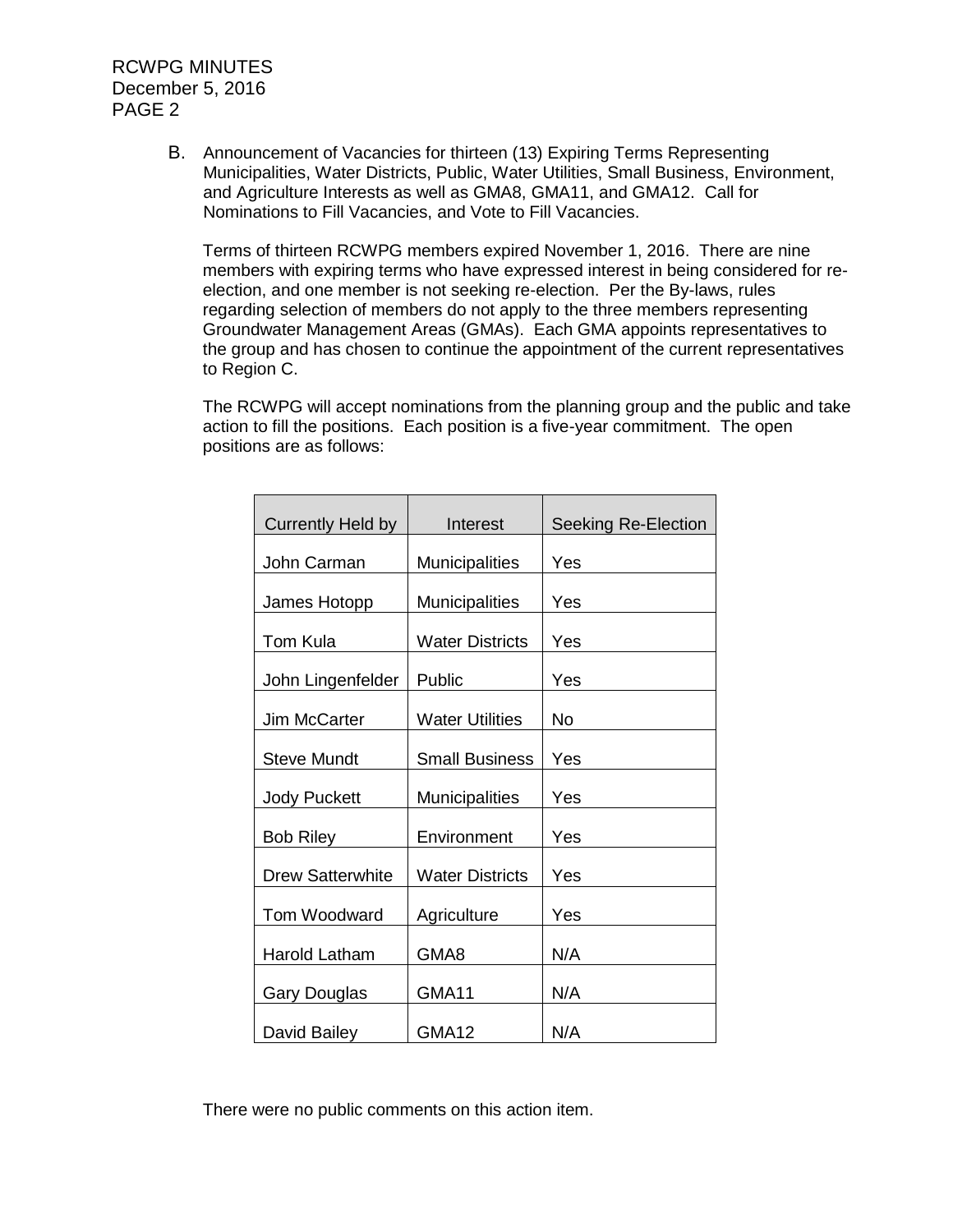Acting Chair Ward asked if there were any nominations from the floor but there were none. Upon a motion from Denis Qualls, and a second from Connie Standridge, the RCWPG voted unanimously to reappoint the members seeking re-election.

C. Consider Appointing Nominating Committee for Slate of Officers for 2017.

The RCWPG may appoint a Nominating Committee to develop a recommendation for the 2017 slate of officers.

There were no public comments on this action item.

Upon a motion by Mike Rickman and a second by Steve Mundt, the RCWPG voted unanimously to appoint Jody Puckett, Russell Laughlin, Kevin Ward, Tom Kula and Harold Latham to the Nominating Committee for a slate of officers for 2017 that will be presented to the RCWPG at its next meeting for confirmation.

D. Consider Authorizing Trinity River Authority to Provide Public Notices and Submit a Grant Application to the TWDB on Behalf of Region C for Funding to Complete the Fifth Round of Regional Water Planning, and to Negotiate and Execute the Amendment to the TWDB Contract, and to take All Other Actions Necessary to Secure Said Contract Amendment and to Continue Planning for the Fifth Cycle Region C Water Planning.

The tasks included in this authorization are post public notices of TRA's grant application in response to the TWDB's Request for Application on behalf of Region C for funding to complete the fifth round of regional water planning; submit the grant application to TWDB; negotiate and execute the associated amendment to the TWDB contract; amend the associated Consultants subcontract to include this additional Scope of Work and funding; and, authorization for TRA to take all other actions necessary to secure the required contract amendment and to continue planning for the fifth-cycle Region C Water Plan.

There were no public comments on this action item.

Upon a motion by Denis Qualls and a second by Rick Shaffer, the RCWPG voted unanimously to authorize the Trinity River Authority to perform tasks related to posting and submitting the TWDB's Request for Application on behalf of Region C for funding to complete the fifth round of regional water planning due by February 21, 2017 and to negotiate and execute the Amendment to the TWDB and consultant's contracts.

E. Consider Ratifying changes to the draft Water User Group (WUG) list submitted to Texas Water Development Board by the September 30, 2016, deadline.

On June 20, 2016, TWDB provided a draft list of WUGs for the 2021 Regional Planning cycle. This list was based on the updated definition of WUG. Planning groups were asked to submit comments on the draft list by September 30, 2016.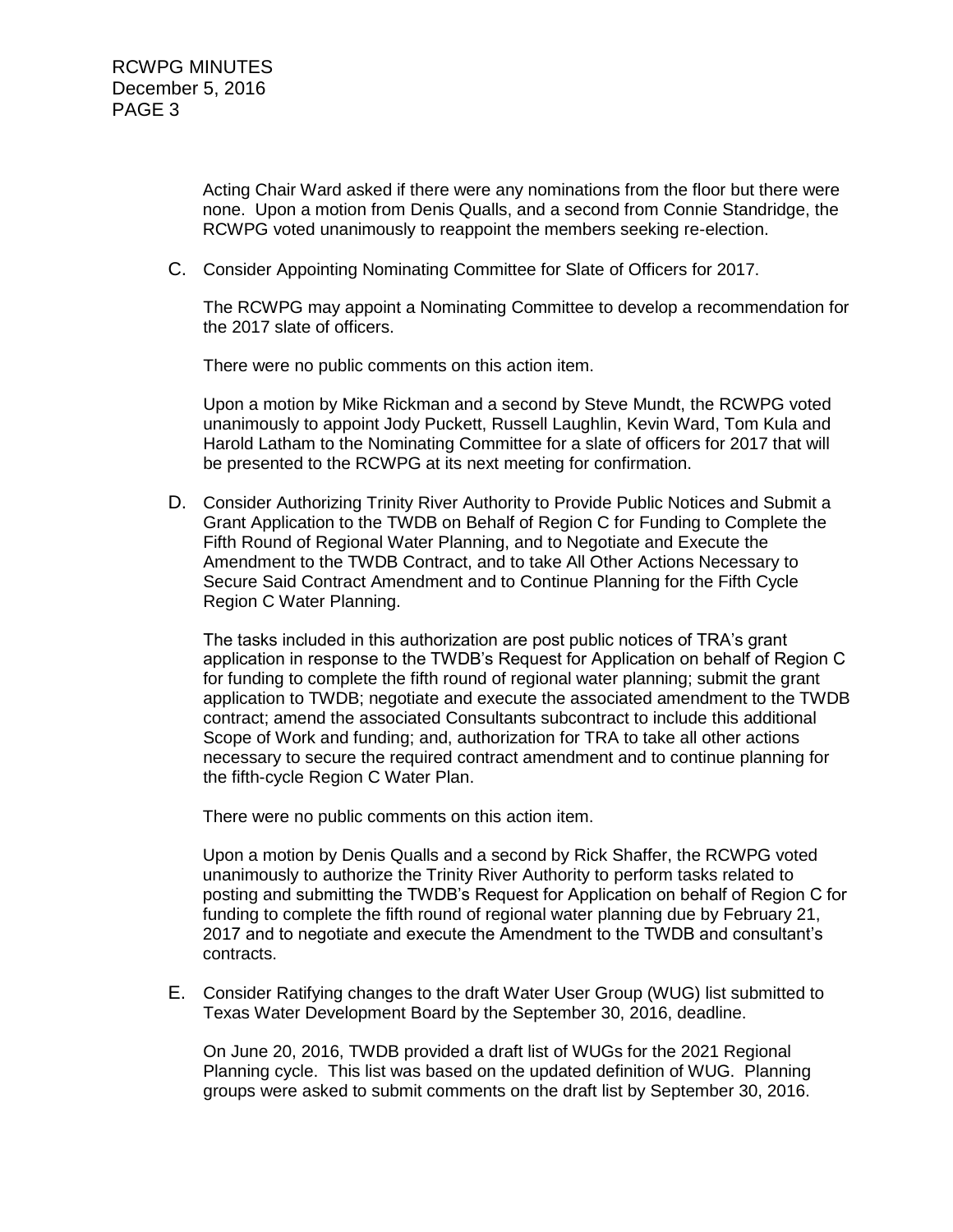Jeremy Rice, Freese & Nichols, discussed the following TWDB revised definition of Water User Groups (WUGs) as below:

- No longer cities > 500
- Water Providers > 100 acre-feet/year

Jeremy Rice added that the TWDB provided the draft list that Freese & Nichols reviewed and suggested changes. The RCWPG reviewed the draft list via email. Freese & Nichols submitted the draft list to TWDB by the September 30, 2016, deadline.

There were no public comments on this action item.

Upon a motion by Jack Stevens and a second by Rick Shaffer, the RCWPG voted unanimously to ratify changes to the draft Water User Group list submitted to the TWDB.

### IV. DISCUSSION ITEMS

A. Schedule Overview for the 2021 Planning Cycle

Jeremy Rice, Freese & Nichols, outlined the key dates for the 2021 Planning Cycle as follows:

- January 2018 Population/Demand Projections due
- March 2, 2020 Initially Prepared Plan due
- September 2, 2020 Final Plan Due

Rice added there will be approximately 12 RCWPG meetings over next 4 years.

B. TWDB Presentation – Regional Planning 101

Connie Townsend, TWDB, gave a presentation on the background of regional and state water planning. Ms. Townsend explained that the water planning groups are nonregulatory. She also stated that there are 2-year Legislative appropriations for the 5 year contract. The last year of the contract involves amendments to obtain monies. The RWPGs scope is a 50-year planning horizon. Ms. Townsend also advised there is a new Public Notice Planning quick reference available on the TWDB website.

C. TWDB Presentation – Recent Rule Changes

Connie Townsend, TWDB, discussed the TWDB's recent rule changes posted in the December 2, 2016, edition of the Texas Register. The TWDB adopted the rules on November 17, 2016, and these rules are effective December 8, 2016. The purpose of the amendments is to implement legislative changes from SB 1101,  $84<sup>th</sup>$  L.S.,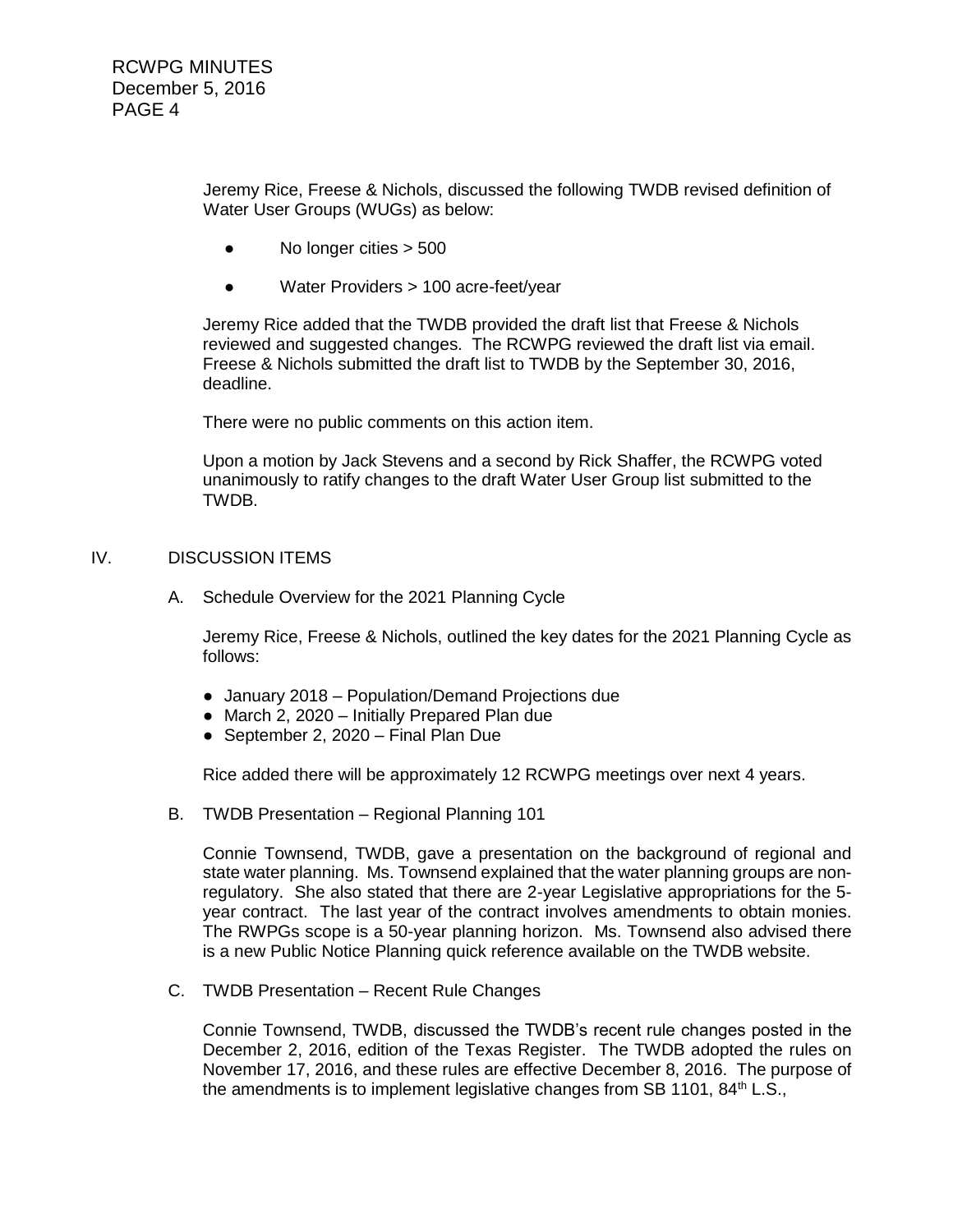HB 4, 83<sup>rd</sup> L.S., and HB 3357 and HB 30, 84<sup>th</sup> L.S.; improve the planning process and increase flexibility in planning; reduce certain unessential reporting requirements; address stakeholder concerns raised during the previous planning cycle; standardize language; and clarify rules and refine definitions to make them more understandable and user-friendly. Some of the rules Ms. Townsend addressed are identified below:

- The definition of Water User Group (WUG) is revised to be more consistent across all municipal water users and to reflect a utility-based approach. The revision creates a standard, volume-based criterion of 100 acre-feet per year for municipal retail public utilities and water systems serving institutions or facilities owned by the state or federal government. This definition removes the disparity between incorporated and unincorporated areas.
- The definition of County-Other is revised to accommodate the revised definition of Water User Group under the approach of utility-based planning as delineated by water provider service areas.
- The definition of Major Water Provider (MWP) is added to define this category of water supplier. A MWP is a significant public or private WUG or wholesale water provider (WWP) whose significance is determined by the RWPG, and provides water for any water use category in a regional water planning area (RWPA). Major water provider is defined because it is a category of water provider that is adopted to be used for reporting purposes in regional and state water planning instead of previous WWP-based reporting requirements. This definition eliminates the annual 1,000 acre-feet per year threshold delivery requirement.
- The definition of Water Management Strategy Project (WMSP) is added to distinguish between a Water Management Strategy Project and a Water Management Strategy (WMS). A WMS is a plan to meet a water need; however, a WMSP is an infrastructure project that may be required to implement a WMS. The adopted definition clarifies that one water management strategy project may be associated with multiple water management strategies.
- Section 357.21 is revised to implement changes consistent with HB 3357,  $84<sup>th</sup>$  L.S. HB 3357 amended Texas Government Code, §551.053(a) and (c), allowing a political subdivision or district to post notice of its meetings on its website as an alternate to providing notice to the county clerk of the county in which its administrative offices are located, which was the previous statutory requirement.

## V. OTHER DISCUSSION

A. Updates from the Chair – Acting Chair Kevin Ward gave an update on the meeting on November 17, 2016, in Austin the TWDB held in advance of the 85<sup>th</sup> Texas Legislative Session with the chairs or designees of the RWPGs. Mr. Ward attended at the request of Chair Puckett. The meeting was intended to receive input on the Structure and Operation of the State's Regional Water Planning Groups.

The Work Session included a discussion and summary of public comments on this topic from TWDB staff; a briefing by C. E. Williams regarding a request for more